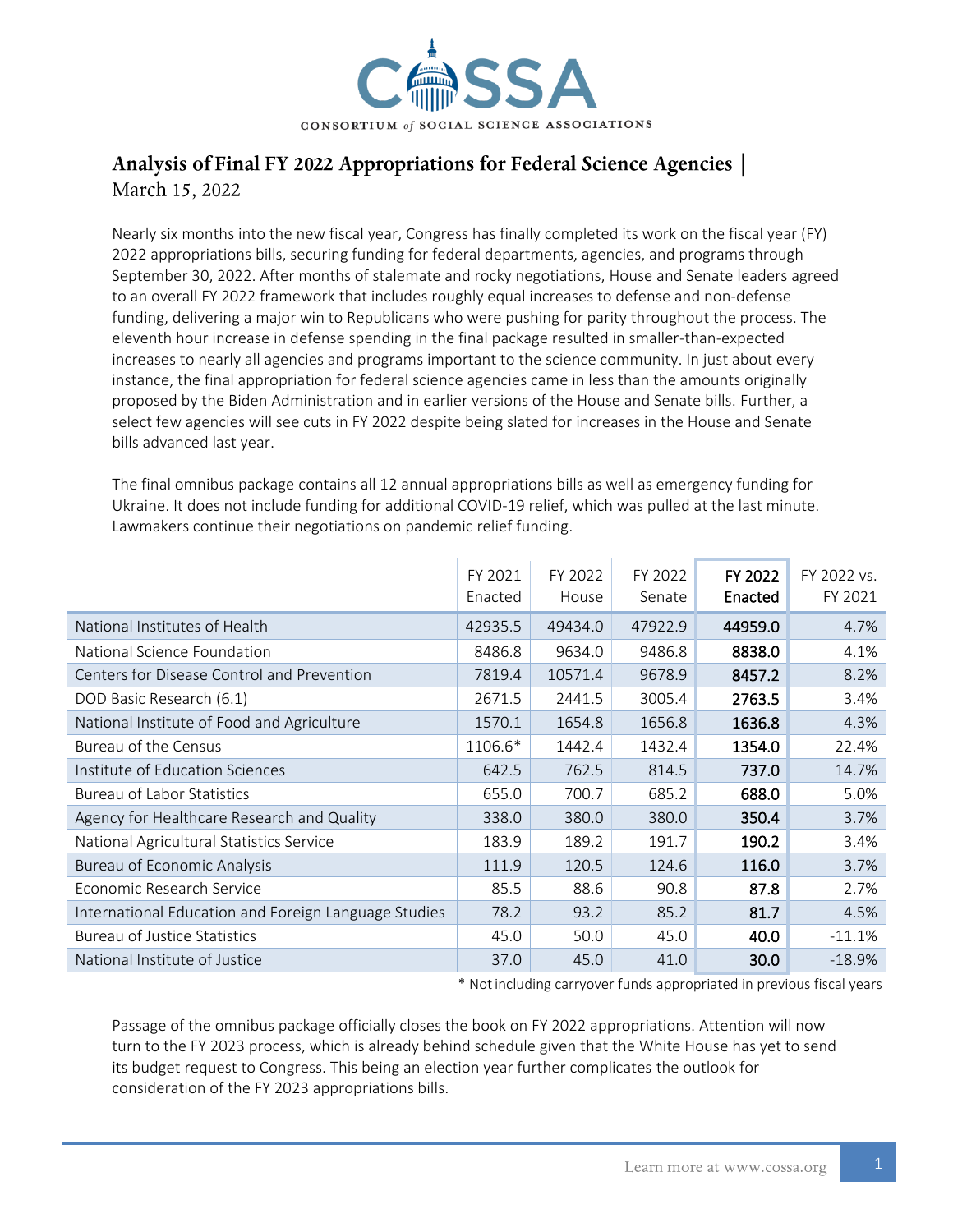We are in store for a busy spring as lawmakers attempt to make as much progress as possible on FY 2023 before all attention turns to the midterm elections beginning this summer. Stay tuned to COSSA's coverage for all the details.

The following pages include COSSA's analysis of the final FY 2022 funding bills for federal agencies and programs important to the social and behavioral science research community. The analysis is organized by appropriation bill:

# **Contents**

Text of the final bills and explanatory statements are available on the [House Rules Committee website.](https://rules.house.gov/bill/117/hr-2471-sa) For additional details on agency directives included in earlier House and Senate bills, check out COSSA's coverage at: [https://www.cossa.org/policy.](https://www.cossa.org/policy)

2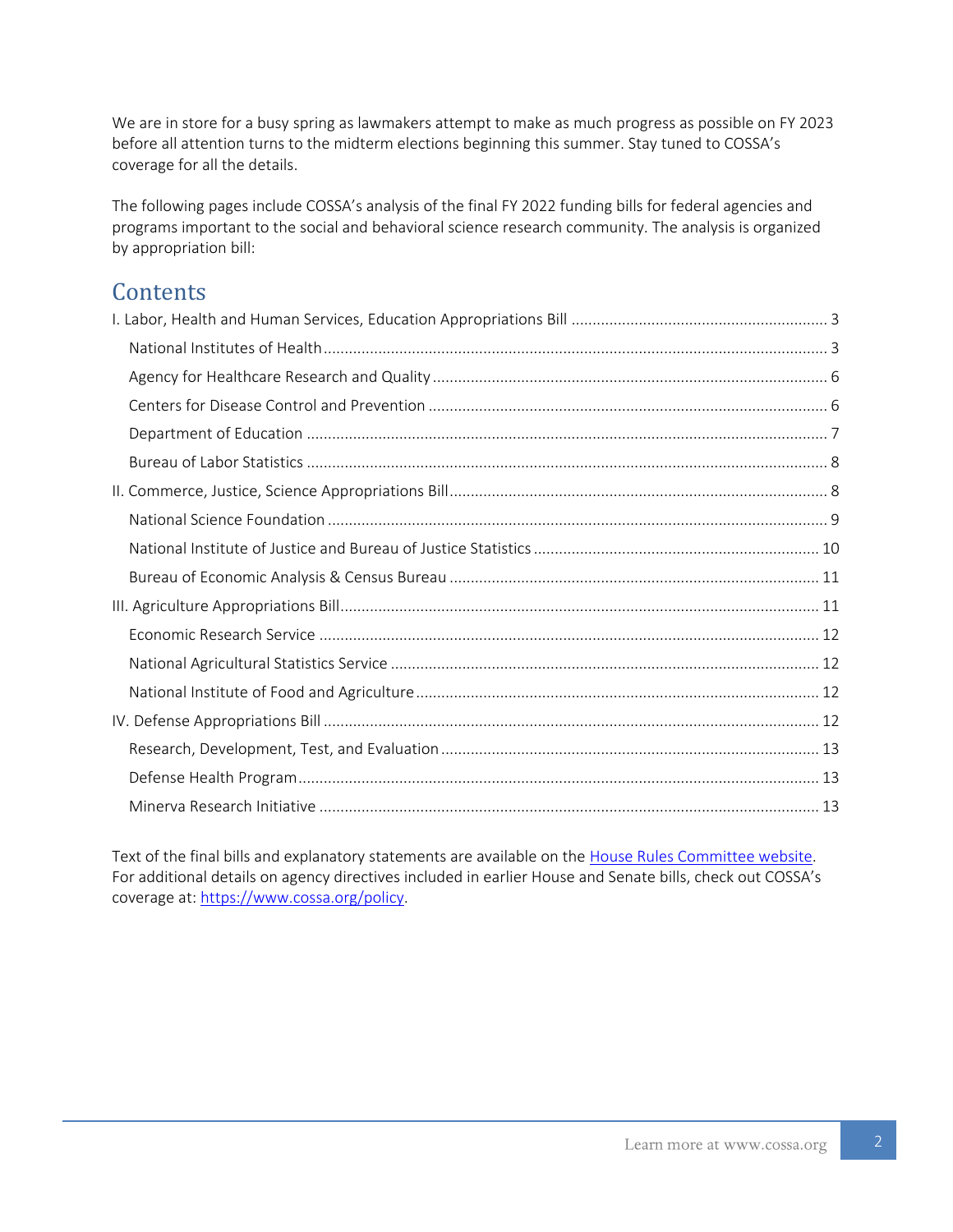# <span id="page-2-0"></span>I. Labor, Health and Human Services, Education Appropriations Bill

The Labor, HHS, Education and Related Agencies Appropriations (LHHS) bill contains annual funding for the National Institutes of Health (NIH), Department of Education (ED), Centers for Disease Control and Prevention (CDC), Agency for Healthcare Research and Quality (AHRQ), and Bureau of Labor Statistics (BLS), among other federal departments and agencies.

The [bill text](https://docs.house.gov/billsthisweek/20220307/BILLS-117HR2471SA-RCP-117-35.pdf) and accompanying explanatory statement [\(part 1,](http://docs.house.gov/billsthisweek/20220307/BILLS-117RCP35-JES-DIVISION-H_Part1.pdf) [part 2\)](http://docs.house.gov/billsthisweek/20220307/BILLS-117RCP35-JES-DIVISION-H_Part2.pdf) are available on the House of Representatives [website.](https://docs.house.gov/floor/Default.aspx?date=2022-03-07)

### <span id="page-2-1"></span>National Institutes of Health

The final agreement includes a total of \$44.96 billion for NIH in FY 2022, an increase of \$2.025 billion or 4.7 percent over the FY 2021 enacted level. Like other agencies in the omnibus, the NIH appropriation falls below the original targets included in the President's budget request and the earlier House and Senate bills.

Of particular note, the NIH appropriation does not include funding for the proposed Advanced Research Projects Agency for Health (ARPA-H) (see [previous coverage\)](https://www.cossa.org/?s=arpa-h&submit=Go). Instead, the final agreement provides \$1 billion for the establishment of ARPA-H within the Department of Health and Human Services (HHS)— NIH's parent agency—with the caveat that the HHS Secretary may transfer ARPA-H to any agency with HHS, including NIH, within 30 days of passage of the bill. The language thereby punts on the decision about where to place the new agency, a topic that is still being debated in Congress.

The FY 2022 appropriation includes increases of at least 3.4 percent for each institute and center (IC), with a few ICs fairing even better. This includes larger increases for the National Institute on Minority Health and Health Disparities (+17.4%), the National Institute of Diabetes and Digestive and Kidney Diseases (+10.4%), and the National Cancer Institute (+8.6%). See the table for details.

As expected, the report accompanying the final agreement includes significant directives related to the COVID-19 pandemic. Several are especially relevant to the social and behavioral science community, including:

- Impact of COVID-19 on Mental Health Increase of \$20 million to NIMH to expand research on the mental health impacts of the COVID-19 pandemic.
- Analyzing Sex and Race/Ethnicity Differences and Long-Term Health Effects of COVID-19 Encourages ICs to work with the Office of Research on Women's Health to support studies on how "sex as a biological variable and social element, and race/ethnicity variables impact short and long-term outcomes" of COVID-19.
- Diversity in the Biomedical Research Workforce –The report directs NIH to study the impact the pandemic has had on participation in the biomedical workforce, specifically with respect to race, ethnicity, age, gender, disability status, and career stage.
- Impact of COVID-19 on Children Increase of \$7.5 million to NICHD for additional research on multisystem inflammatory syndrome in children and other ways in which COVID-19 affects children.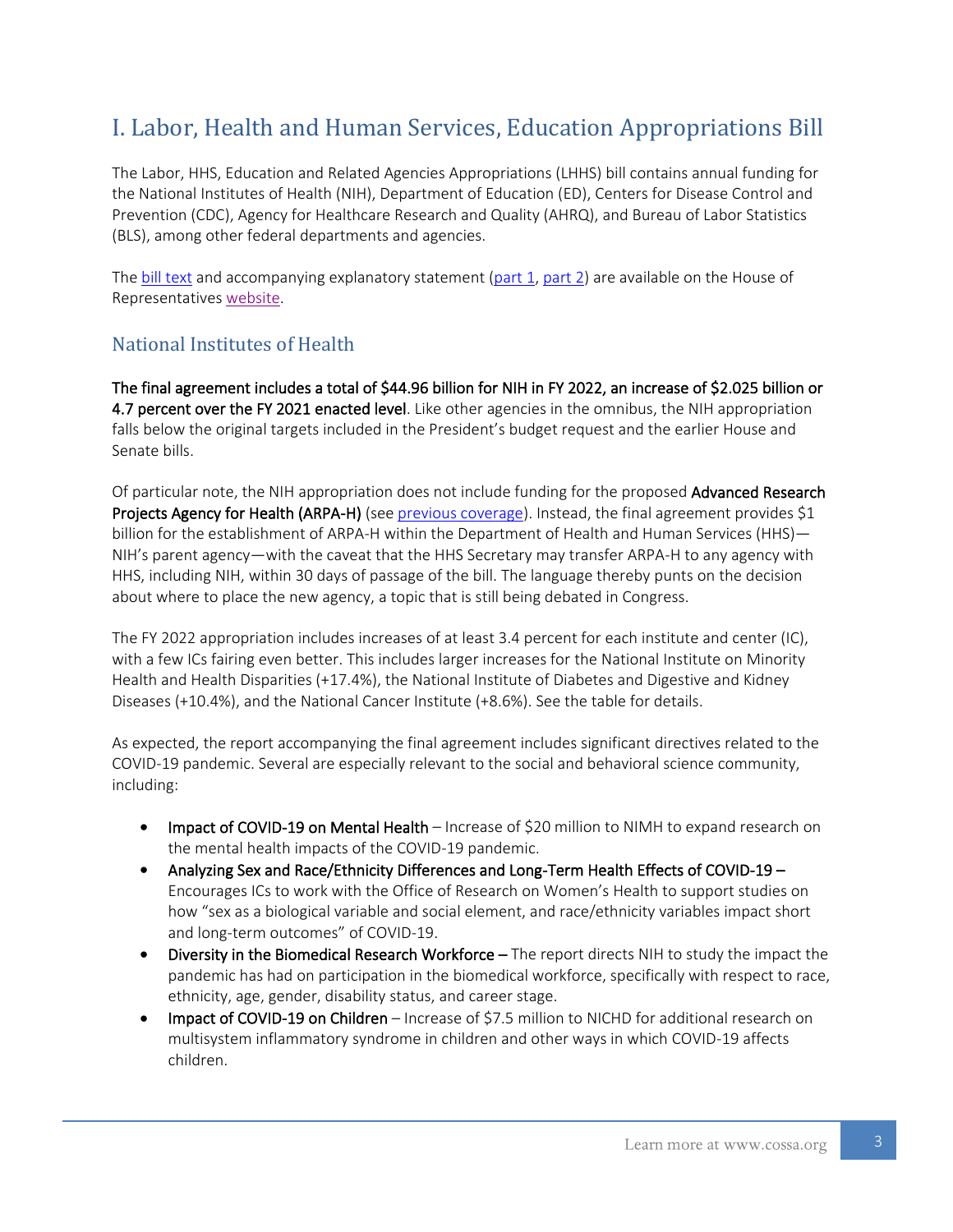#### Other Provisions

#### *Office of Behavioral and Social Sciences Research.*

The final agreement includes a significant increase to NIH's Office of Behavioral and Social Sciences Research (OBSSR). The office receives a total of \$38.9 million in FY 2022, an increase of \$9 million or 30 percent over FY 2021.

#### *Firearm Injury and Mortality Prevention Research*

The agreement includes \$12.5 million for research related to firearm injury and mortality, equal to the FY 2021 appropriation. Funding for this activity was originally provided by Congress in the FY 2020 appropriations bill and again in FY 2021. In each year, Congress appropriated \$12.5 million, and the funding was administered by OBSSR (equal amounts were also appropriated to CDC those same years).

4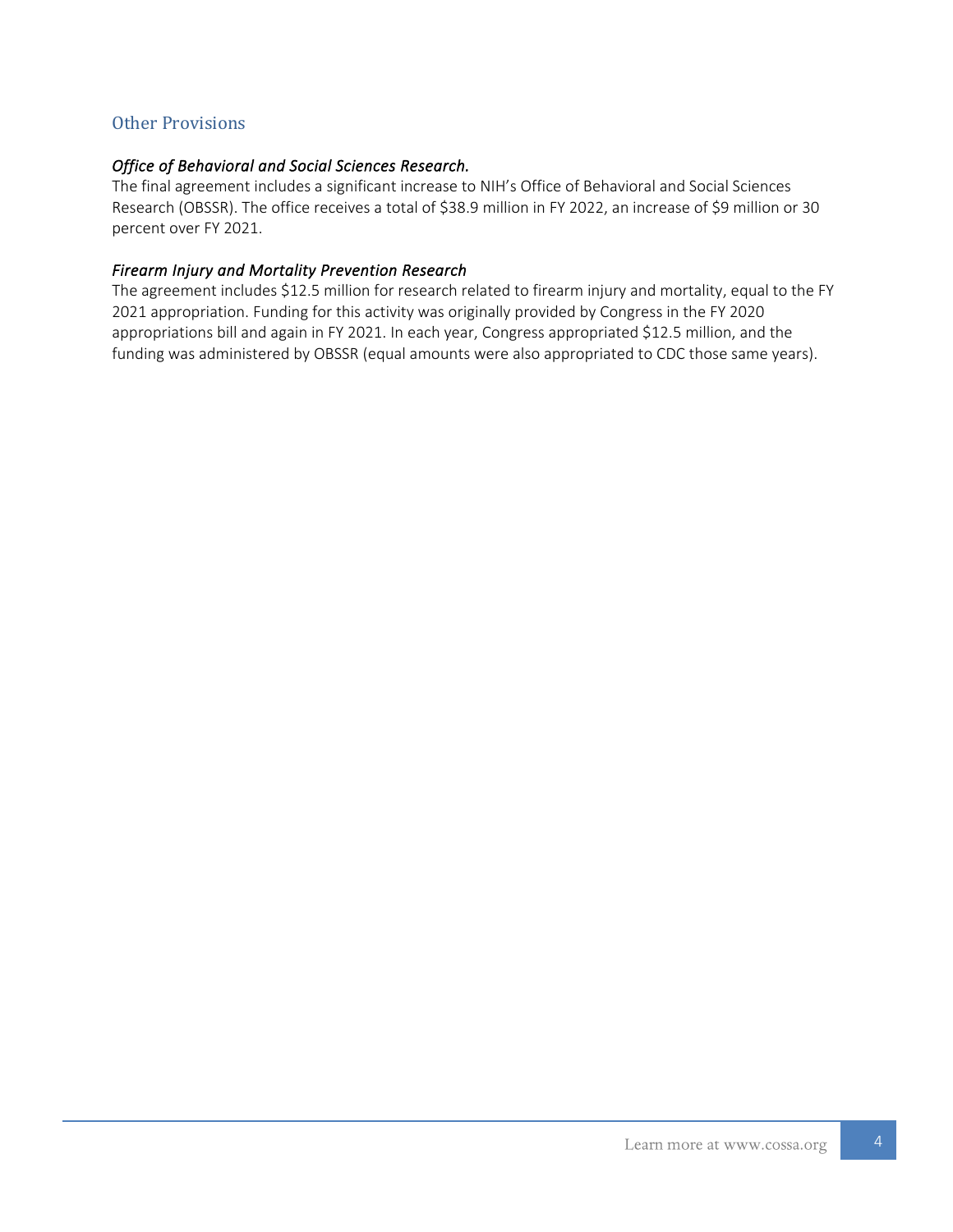|                                                                            | FY 2021<br>Enacted | FY 2022<br>Request | FY 2022<br>House | FY 2022<br>Senate | FY 2022<br>Enacted | FY 2022 vs.<br>FY 2021 |
|----------------------------------------------------------------------------|--------------------|--------------------|------------------|-------------------|--------------------|------------------------|
| National Institutes of Health                                              | 42934              | 51953.0            | 49434.0          | 47922.9           | 44959.0            | 4.7%                   |
| National Cancer Institute                                                  | 6364.9             | 6539.3             | 6992.1           | 6772.5            | 6718.5             | 5.6%                   |
| National Heart, Lung, and Blood Institute                                  | 3664.8             | 3845.7             | 3866.8           | 3842.0            | 3808.5             | 3.9%                   |
| National Institute of Dental and Craniofacial Research                     | 484.9              | 516.2              | 519.0            | 515.7             | 501.2              | 3.4%                   |
| National Institute of Diabetes and Digestive and Kidney                    |                    |                    |                  |                   |                    |                        |
| <b>Diseases</b>                                                            | 2132.0             | 2219.3             | 2237.6           | 2367.1            | 2203.9             | 3.4%                   |
| National Institute of Neurological Disorders and Stroke                    | 2463.4             | 2707.3             | 2799.5           | 2786.1            | 2535.4             | 2.9%                   |
| National Institute of Allergy and Infectious Diseases                      | 6069.6             | 6245.9             | 6557.8           | 6342.8            | 6322.7             | 4.2%                   |
| National Institute of General Medical Sciences                             | 2991.4             | 3096.1             | 3139.7           | 3067.6            | 3092.4             | 3.4%                   |
| Eunice Kennedy Shriver National Institute of Child Health                  |                    |                    |                  |                   |                    |                        |
| and Human Development                                                      | 1590.3             | 1942.1             | 1689.8           | 1679.0            | 1683.0             | 5.8%                   |
| National Eye Institute                                                     | 835.7              | 858.5              | 877.1            | 857.9             | 863.9              | 3.4%                   |
| National Institute of Environmental Health Sciences                        | 814.7              | 937.1              | 941.8            | 936.3             | 842.2              | 3.4%                   |
| National Institute on Aging                                                | 3899.2             | 4035.6             | 4258.0           | 4180.8            | 4219.9             | 8.2%                   |
| National Institute of Arthritis and Musculoskeletal and<br>Skin Diseases   | 634.3              | 680.2              | 679.4            | 675.1             | 655.7              | 3.4%                   |
| National Institute on Deafness and Other Communication<br><b>Disorders</b> | 498.1              | 511.8              | 522.8            | 511.3             | 514.9              | 3.4%                   |
| National Institute of Mental Health                                        | 2053.7             | 2137.6             | 2223.1           | 2142.9            | 2141.0             | 4.2%                   |
| National Institute on Drug Abuse                                           | 1479.7             | 1852.5             | 1860.3           | 1832.9            | 1595.5             | 7.8%                   |
| National Institute on Alcohol Abuse and Alcoholism                         | 554.9              | 570.2              | 582.4            | 569.6             | 573.7              | 3.4%                   |
| National Institute of Nursing Research                                     | 175.0              | 199.8              | 200.8            | 199.6             | 180.9              | 3.4%                   |
| National Human Genome Research Institute                                   | 615.8              | 633.0              | 646.3            | 634.6             | 639.1              | 3.8%                   |
| National Institute of Biomedical Imaging and                               |                    |                    |                  |                   |                    |                        |
| Bioengineering                                                             | 410.7              | 422.0              | 431.1            | 421.6             | 424.6              | 3.4%                   |
| National Institute on Minority Health and Health                           |                    |                    |                  |                   |                    |                        |
| Disparities                                                                | 390.9              | 652.2              | 661.9            | 651.1             | 459.1              | 17.4%                  |
| National Center for Complementary and Integrative<br>Health                | 154.2              | 184.3              | 185.3            | 184.2             | 159.4              | 3.4%                   |
| National Center for Advancing Translational Sciences                       | 855.4              |                    |                  | 878.1             | 882.3              | 3.1%                   |
| John E. Fogarty International Center for Advanced Study                    |                    | 879.0              | 897.8            |                   |                    |                        |
| in the Health Sciences                                                     | 84.0               | 96.3               | 96.8             | 96.3              | 86.9               | 3.4%                   |
| National Library of Medicine                                               | 463.8              | 474.9              | 486.8            | 476.1             | 479.4              | 3.4%                   |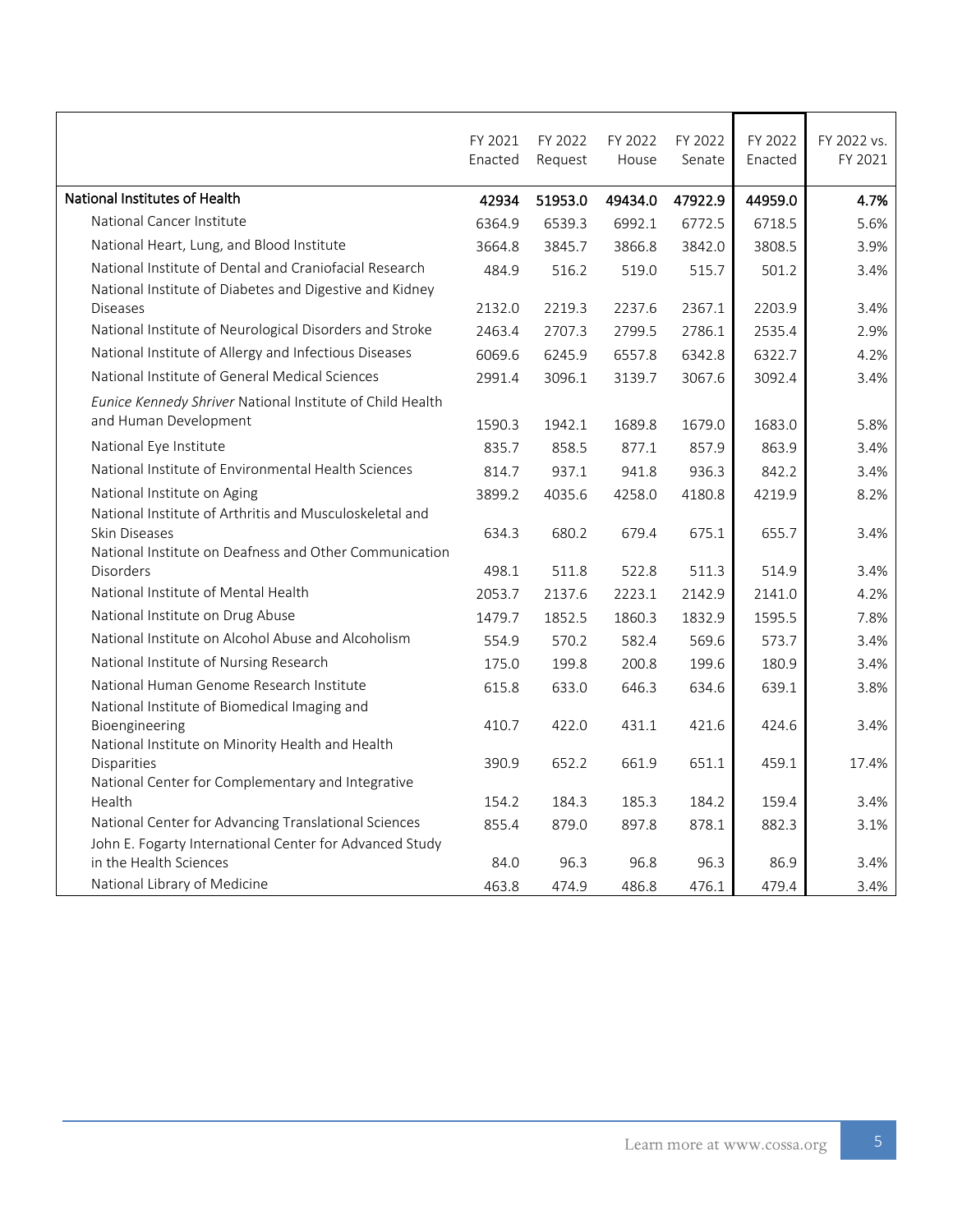## <span id="page-5-0"></span>Agency for Healthcare Research and Quality

#### The final omnibus agreement provides \$350.4 million for the Agency for Healthcare Research and Quality (AHRQ), a \$12.4 million or 3.5 percent increase compared to FY 2021.

The explanatory statement includes \$2 million for the establishment of the Center for Primary Care Research, which was included in both the House and Senate proposals. It also includes \$10 million, an increase of \$8 million, for researching diagnostic error and associated risks to patient safety.

The agreement states that while it does not include dedicated funding, it encourages AHRQ to "continue supporting research on health equity, health system innovations responding to COVID-19, improving maternal morbidity and mortality State and local data, opioids research, research on the use of natural products such as kratom to treat pain, and prenatal care for pregnant individuals."

|                                                      | FY 2021<br>Enacted | FY 2022<br>Request | FY 2022<br>House | FY 2022<br>Senate | FY 2022<br>Enacted | FY 2022 vs.<br>FY 2021 |
|------------------------------------------------------|--------------------|--------------------|------------------|-------------------|--------------------|------------------------|
| Agency for Healthcare Research and Quality           | 338.0              | 380.0              | 380.0            | 380.0             | 350.4              | 3.7%                   |
| Research on Health Costs, Quality, and<br>Outcomes   | 194.9              | 234.9              | 234.9            | 234.9             | 205.5              | 5.4%                   |
| Patient Safety                                       | 71.6               | 71.6               | 72.6             | 79.6              | 79.6               | 11.2%                  |
| Health Services Research, Data, and<br>Dissemination | 95.4               | 128.1              | 127.1            | 120.1             | 98.0               | 2.7%                   |
| Digital Healthcare Research                          | 16.3               | 16.3               | 16.3             | 16.3              | 16.3               | $0.0\%$                |
| U.S. Preventive Services Task Force                  | 11.5               | 11.5               | 11.5             | 11.5              | 11.5               | 0.0%                   |
| Improving Maternal Health                            | 0.0                | 7.4                | 7.4              | 7.4               | 0.0                | n/a                    |
| Medical Expenditure Panel Surveys                    | 70.0               | 71.8               | 71.8             | 71.8              | 71.8               | 2.6%                   |
| Research Management and Support                      | 71.3               | 73.3               | 73.3             | 73.3              | 73.1               | 2.5%                   |

### <span id="page-5-1"></span>Centers for Disease Control and Prevention

#### The omnibus provides a total of \$8.457 billion for the Centers for Disease Control and Prevention (CDC).

This level includes \$903.3 million in transfers from the Prevention and Public Health (PPH) Fund, \$55.3 in other mandatory funding, and \$7.498 billion for discretionary spending. The total is \$637.8 million or 8.2 percent over FY 2021 yet is more than a billion dollars below each of the House, Senate, or White House funding proposals.

Within the Chronic Disease Prevention and Health Promotion account, the omnibus agreement provides the Social Determinants of Health program with an increase to \$8 million for FY 2022, up from \$3 million in FY 2021 when the program was first started.

The omnibus includes a total of \$180.4 million for the National Center for Health Statistics, a \$5 million or 2.8 percent increase over FY 2021 to "make much-needed investments in the next generation of surveys and products." The bill also provides \$100 million for the CDC's larger data modernization initiative to work towards improving public health data infrastructure.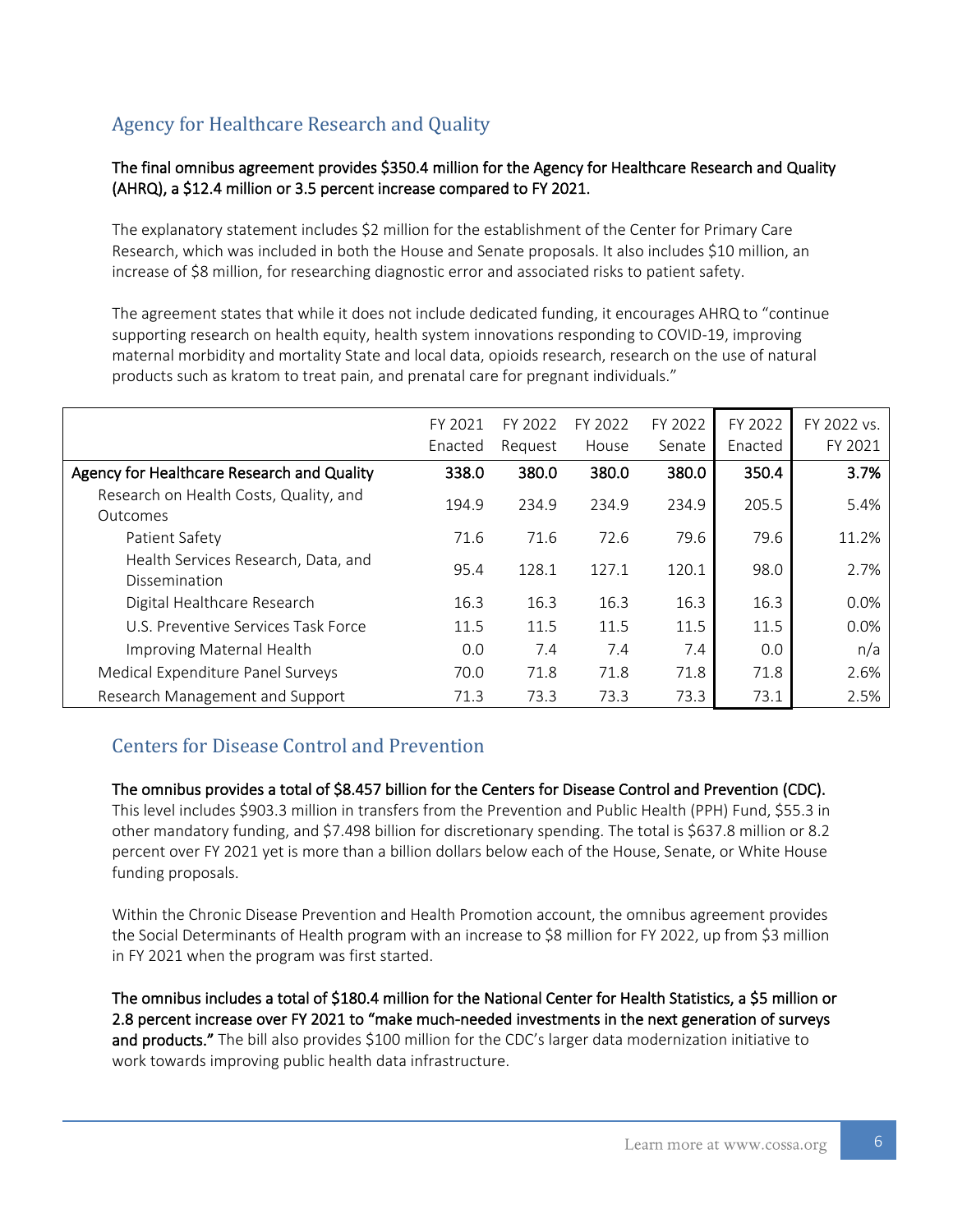The bill includes \$12.5 million for research on firearm injury and mortality prevention (in addition to another \$12.5 million in funding for complementary research at NIH), matching the FY 2021 appropriation. Just as last year, projects funded under this activity "will be required to fulfill requirements around open data, open code, pre-registration of research projects, and open access to research articles consistent with the National Science Foundation's open science principles."

Other notable provisions include at least \$4 million in the Global Health account for population-based infectious disease surveillance platforms that enable comparative analysis between urban and rural populations.

|                                                   | FY 2021<br>Enacted | FY 2022<br>Request | FY 2022<br>House | FY 2022<br>Senate | FY 2022<br>Enacted | FY 2022 vs.<br>FY 2021 |
|---------------------------------------------------|--------------------|--------------------|------------------|-------------------|--------------------|------------------------|
| <b>Centers for Disease Control and Prevention</b> | 7819.4             | 9497.2             | 10571.4          | 9678.9            | 8457.2             | 8.2%                   |
| HIV, Viral Hepatitis, STI, and TB Prevention      | 1314.1             | 1420.6             | 1501.6           | 1436.1            | 1345.1             | 2.4%                   |
| Chronic Disease Prevention, Health<br>Promotion   | 1276.7             | 1452.7             | 1557.1           | 1509.7            | 1338.7             | 4.9%                   |
| National Center for Health Statistics             | 175.4              | 175.4              | 190.4            | 175.4             | 180.4              | 2.8%                   |
| Environmental Health                              | 222.9              | 332.9              | 343.4            | 333.4             | 228.4              | 2.5%                   |
| Injury Prevention and Control                     | 682.9              | 1103.2             | 1064.2           | 1050.2            | 714.9              | 4.7%                   |
| Occupational Safety and Health                    | 345.3              | 345.3              | 360.3            | 347.3             | 351.8              | 1.9%                   |
| Global Health                                     | 592.8              | 697.8              | 842.8            | 597.8             | 646.8              | 9.1%                   |

### <span id="page-6-0"></span>Department of Education

Within the Department of Education, the omnibus provides \$737 million for the Institute of Education Sciences (IES), a \$94.5 million or 14.7 percent increase for the agency. However, more than two-thirds of this increase (\$67.1 million) is set aside for a new Program Administration line item, with another \$15 million increase to support the National Assessment of Educational Progress (NAEP). The Program Administration line item was taken from the Senate proposal and appears to be intended to address issues related to the staffing and management of IES. The explanatory report includes language directing the IES director to submit an operating plan detailing how IES will allocate its available funding for research activities.

The agreement includes language noting the lack of membership on the National Board for Education Sciences (NBES), the advisory body for IES, and requests the Department of Education provide information about NBES plans in future congressional justifications (CJs) such as the upcoming FY 2023 budget request.

The omnibus bill allocates \$81.7 million for the International Education and Foreign Language Studies programs, a \$3.5 million or 4.5 percent increase over FY 2021 for the programs. The total includes \$71.9 million for Domestic Programs (also known as Title VI) and \$9.8 million for Overseas Programs (also known as Fulbright-Hays). The explanatory statement also indicates that no less than \$500,000 will be allocated to Title VI for establishing a Native American Language Resource Center administered by the Office of Indian Education in the Department of Education.

7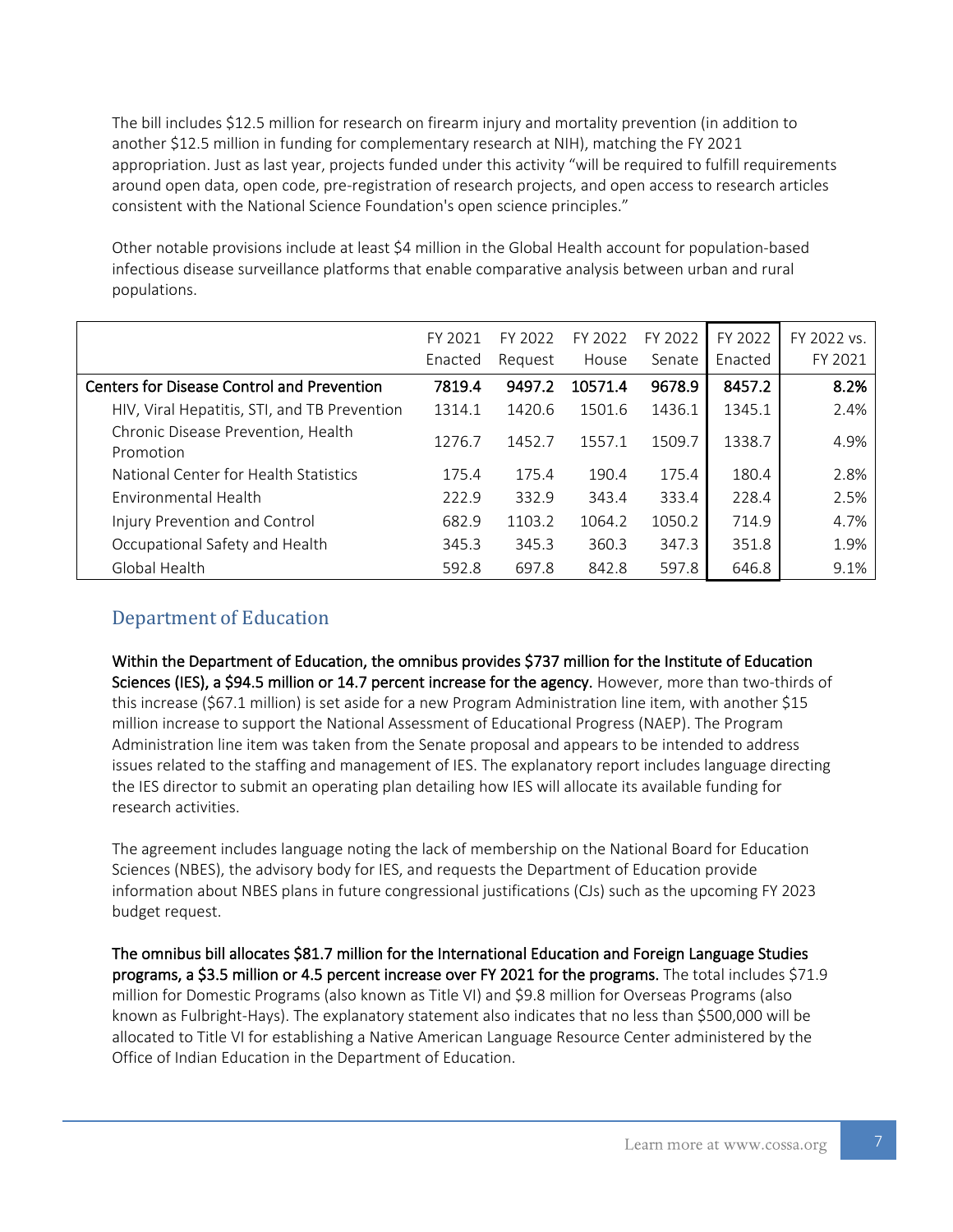|                                                         | FY 2021<br>Enacted | FY 2022<br>Request | FY 2022<br>House | FY 2022<br>Senate | FY 2022<br>Enacted | FY 2022 vs.<br>FY 2021 |
|---------------------------------------------------------|--------------------|--------------------|------------------|-------------------|--------------------|------------------------|
| Institute of Education Sciences                         | 642.5              | 737.5              | 762.5            | 814.5             | 737.0              | 14.7%                  |
| Research, Development, and<br>Dissemination             | 197.9              | 267.9              | 260.9            | 267.9             | 204.9              | 3.5%                   |
| <b>Statistics</b>                                       | 111.5              | 111.5              | 114.5            | 111.5             | 111.5              | 0.0%                   |
| Regional Educational Laboratories                       | 54.0               | 57.0               | 59.0             | 60.0              | 58.7               | 8.8%                   |
| Research in Special Education                           | 58.5               | 58.5               | 59.5             | 65.0              | 60.3               | 3.0%                   |
| Special Education Studies and<br>Evaluations            | 11.3               | 21.3               | 21.3             | 21.3              | 13.3               | 17.7%                  |
| Assessment (NAEP)                                       | 172.7              | 187.7              | 212.7            | 187.7             | 187.7              | 8.7%                   |
| Statewide Data Systems                                  | 33.5               | 33.5               | 34.5             | 33.5              | 33.5               | 0.0%                   |
| International Education and Foreign<br>Language Studies | 78.2               | 78.2               | 93.2             | 85.2              | 81.7               | 4.5%                   |
| Domestic Programs (Title VI)                            | 69.4               | 69.4               | 79.4             | 74.4              | 71.9               | 3.6%                   |
| Overseas Programs (Fulbright-Hays)                      | 8.8                | 8.8                | 13.8             | 10.8              | 9.8                | 11.3%                  |

### <span id="page-7-0"></span>Bureau of Labor Statistics

The omnibus agreement includes \$688 million for the Bureau of Labor Statistics, an increase of \$33 million above FY 2021, but below the House and Senate's respective bills. The agreement also includes \$28.5 million in funding to finalize the move of the BLS headquarters to Suitland, MD.

|                                               | FY 2021 | FY 2022 | FY 2022 | FY 2022 | FY 2022 | FY 2022 vs. |
|-----------------------------------------------|---------|---------|---------|---------|---------|-------------|
|                                               | Enacted | Reauest | House   | Senate  | Enacted | FY 2021     |
| <b>Bureau of Labor Statistics</b>             | 655.0   | 700.7   | 700.7   | 685.2   | 688.0   | 5.0%        |
| Labor Force Statistics                        | 296.3   | 299.0   | 299.0   | 312.0   | 302.8   | 2.2%        |
| Prices and Cost of Living                     | 216.2   | 233.0   | 233.0   | 233.0   | 223.4   | 3.3%        |
| Compensation and Working Conditions           | 84.0    | 89.9    | 89.9    | 89.9    | 87.3    | 3.9%        |
| Productivity and Technology                   | 10.5    | 12.4    | 12.4    | 12.4    | 11.0    | 4.3%        |
| <b>Executive Direction and Staff Services</b> | 48.0    | 66.3    | 66.3    | 37.9    | 63.5    | 32.2%       |

# <span id="page-7-1"></span>II. Commerce, Justice, Science Appropriations Bill

The Commerce, Justice, Science Appropriations (CJS) bill contains annual funding for the National Science Foundation, Department of Justice (DOJ), and Census Bureau, among other federal departments and agencies.

The **bill text** and accompanying [explanatory statement](https://docs.house.gov/billsthisweek/20220307/BILLS-117RCP35-JES-DIVISION-B.pdf) are available on the House of Representatives [website.](https://docs.house.gov/floor/Default.aspx?date=2022-03-07)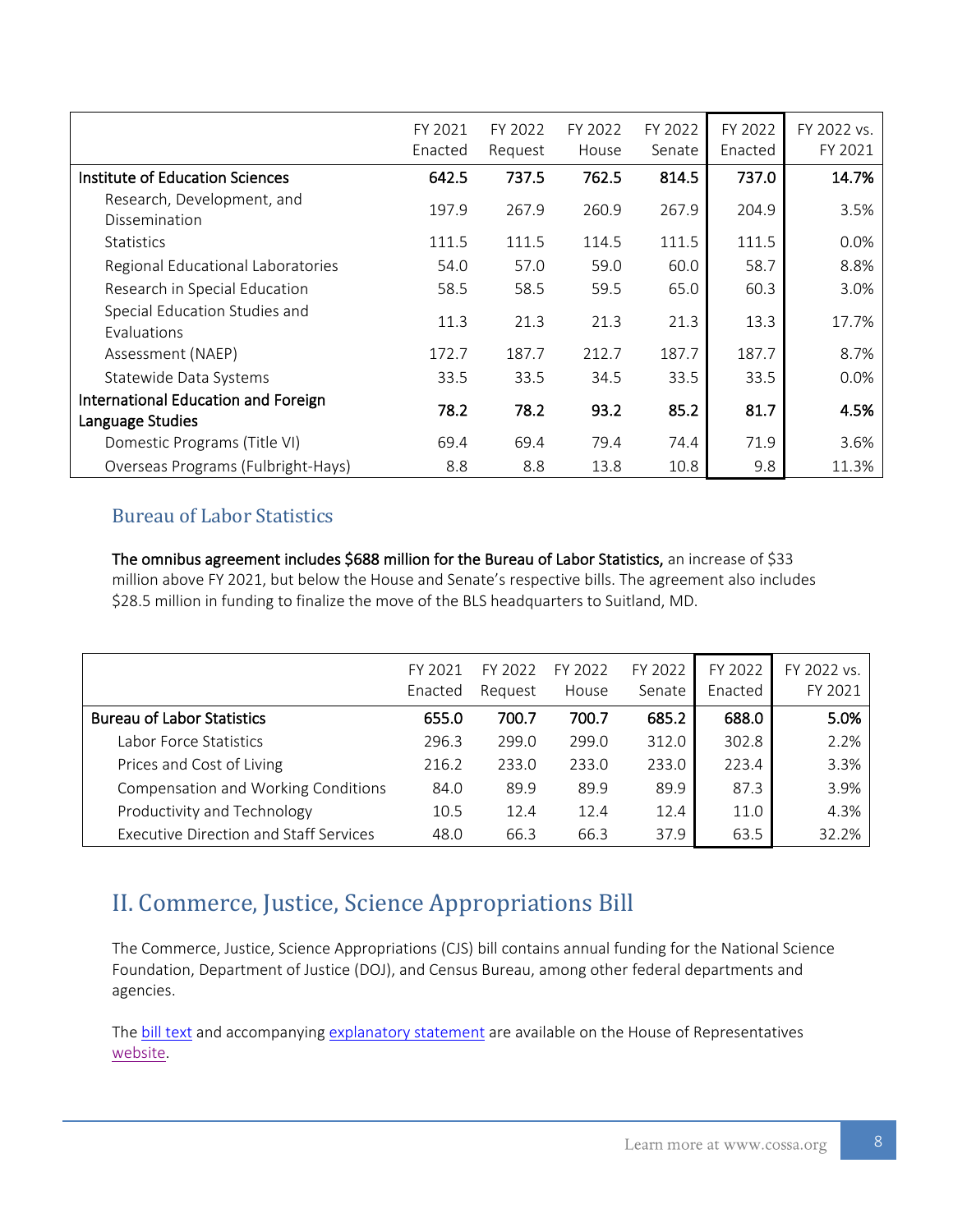### <span id="page-8-0"></span>National Science Foundation

The final FY 2022 funding agreement includes \$8.84 billion for the National Science Foundation (NSF), an increase of 4.1 percent over the FY 2021 enacted level. Unfortunately, the \$351 million total increase falls short of the more than \$1 billion boost originally sought by the Biden Administration, House, and Senate throughout the FY 2022 negotiations. While any funding increase is appreciated and needed, this aboutface in the final agreement was a disappointing turn of events for science advocates.

### Research & Related Activities

The omnibus includes \$7.16 billion for NSF's Research and Related Agencies (R&RA) account, which funds the agency's science directorates, including the Social, Behavioral and Economic Sciences Directorate (SBE). The total is \$250 million or 3.6 percent above the FY 2021 appropriation but, like the overall NSF number, significantly less than earlier proposals.

The lower-than-expected increase for R&RA is complicated by the bill's endorsement of the Administration's plan to establish a new Directorate for Technology, Innovation, and Partnerships (TIP) (see [COSSA's coverage](https://www.cossa.org/wp-content/uploads/2021/06/COSSA-FY-2022-PBR-Analysis.pdf) for full details on the proposed directorate). While both the House and Senate endorsed the new directorate in their respective bills, the assumption was that significant new funding would be provided to NSF to accommodate it without negatively impacting existing programs. Further, unlike the Senate bill, the final agreement does not provide a specific funding level for the new entity. Instead, the report accompanying the bill simple states that Congress supports the new directorate and that it should be funded within the amounts appropriated to the Research and Related Agencies (R&RA) account. The smaller appropriation will make for tough decisions as the agency works toward establishing TIP.

It is important to note, though, that the report accompanying the omnibus maintains longstanding language that "NSF is directed to allocate no less than the fiscal year 2021 enacted levels to maintain its core research levels…" This language, which first appeared several years ago when social science funding was being singled out for cuts, is intended to safeguard other programs within R&RA from becoming the bank for new activities, such as a new directorate. However, it remains to be seen how this language will be interpreted by the agency given the smaller final appropriation.

The report accompanying the omnibus also includes funding directives for several specific research areas, including:

- \$900 million for climate science and sustainability research through the U.S. Global Change Research Program
- \$636 million for artificial intelligence research and education
- \$220 million for quantum information science research
- \$215 million for the EPSCoR program
- \$22 million for the HBCU Excellence in Research program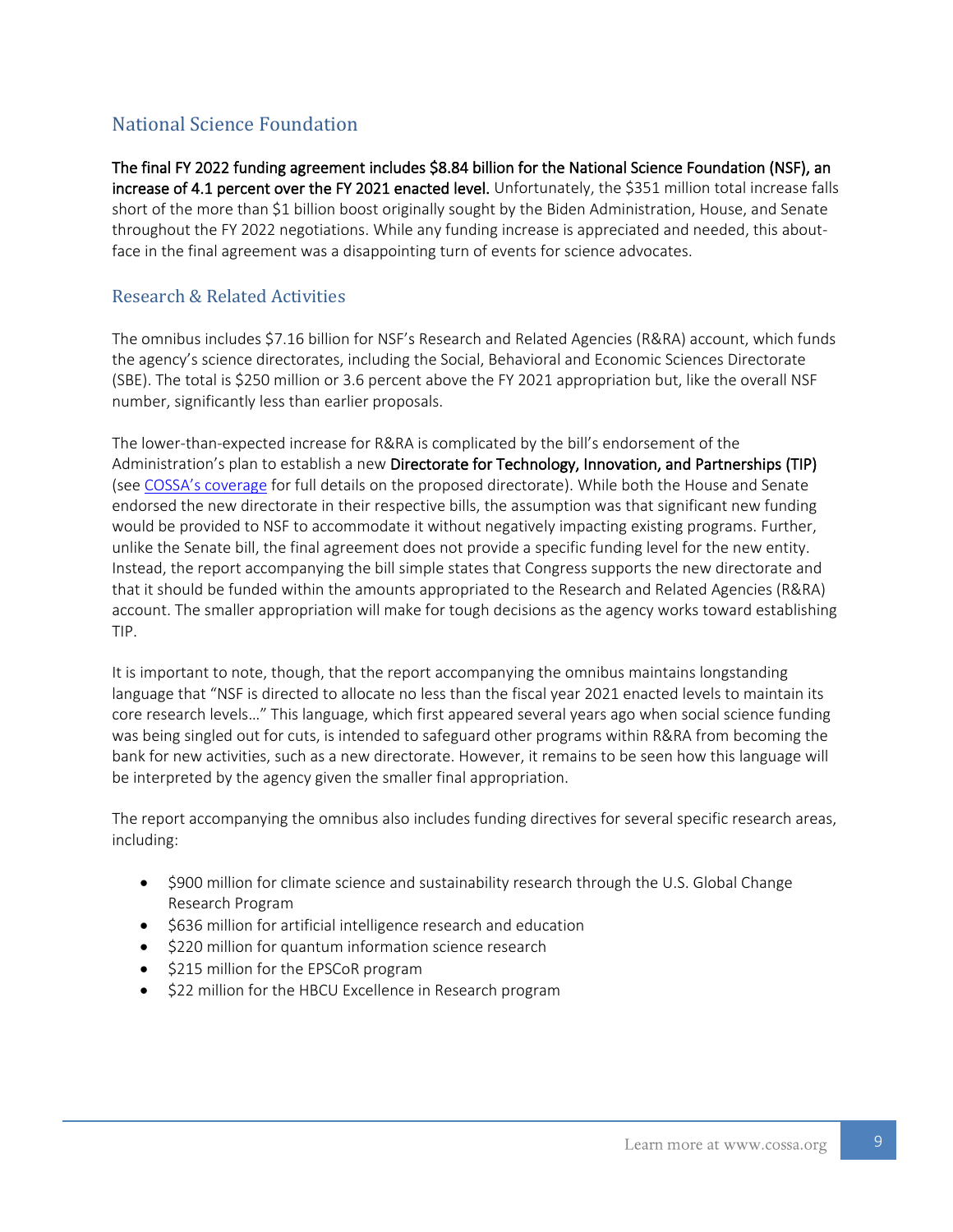### Notable Report Language

#### *Graduate Research Fellowship Program*

The omnibus includes language allowing for the transfer of up to \$148 million from R&RA to the Education and Human Resources Directorate (EHR) for the consolidation of the NSF's Graduate Research Fellowship Program (GRFP). The same amount (\$148 million) is also appropriated to EHR for GRFP.

#### *Online Influence*

Similar to language in the House and Senate bills, the omnibus report encourages NSF to support research to counter foreign influence on social media platforms "designed to influence U.S. perspectives, sow discord during times of pandemic and other emergencies, and undermine confidence in U.S. elections and institutions."

|                                                                | FY 2021<br>Enacted | FY 2022<br>Request | FY 2022<br>House | FY 2022<br>Senate | FY 2022<br>Enacted | FY 2022 vs.<br>FY 2021 |
|----------------------------------------------------------------|--------------------|--------------------|------------------|-------------------|--------------------|------------------------|
| <b>National Science Foundation</b>                             | 8486.8             | 10169.3            | 9634.0           | 9486.8            | 8838.0             | 4.1%                   |
| Research and Related Activities                                | 6909.8             | 8139.7             | 7695.7           | 7667.1            | 7159.4             | 3.6%                   |
| <b>Education and Human Resources</b>                           | 968.0              | 1287.3             | 1274.3           | 1100.0            | 1006.0             | 3.9%                   |
| Major Research Equipment and<br><b>Facilities Construction</b> | 241.0              | 249.0              | 249.0            | 249.0             | 249.0              | 3.3%                   |
| Agency Operations and Award<br>Management                      | 345.6              | 468.3              | 390.0            | 445.6             | 400.0              | 15.7%                  |
| National Science Board                                         | 4.5                | 4.6                | 4.6              | 4.6               | 4.6                | 2.2%                   |
| Office of the Inspector General                                | 17.9               | 20.4               | 20.4             | 20.4              | 19.0               | 6.4%                   |

### <span id="page-9-0"></span>National Institute of Justice and Bureau of Justice Statistics

In a concerning departure from the overall narrative of modest increases to research and data agencies, the FY 2022 omnibus agreement cuts funding to the Department of Justice's already under-resourced science agencies, the Bureau of Justice Statistics and the National Institute of Justice.

#### The Bureau of Justice Statistics (BJS) will see a \$5 million (11.1 percent) cut, bringing its total FY 2022 budget of \$40 million. The National Institute of Justice (NIJ) will see a decrease of \$7 million, (18.9 percent), with a total FY 2022 budget of \$30 million.

Further complicating NIJ's FY 2021 outlook are the number of carve-outs for research on topics of Congressional interest, which together total \$18 million (60 percent of NIJ's total budget), leaving only 40 percent of its funding available to support its core programs and activities. These include research on school violence (\$1 million), tracking abuse in youth-serving organizations (\$1.5 million), a campus climate survey on sexual harassment and assault (\$5 million), evaluation and research related to the First Step Act (\$4 million), domestic radicalization research (\$6 million), and a clearinghouse for online extremism research (\$500,000). In addition, the explanatory statement contains several additional directives without explicitly allocated funding, including establishing an initiative to evaluate correctional education, conducting a survey on the impact of children's exposure to violence, conducting a study on the efficacy of non-carceral approaches to reducing community violence, and releasing a solicitation on reducing incarceration rates for minor parole violations.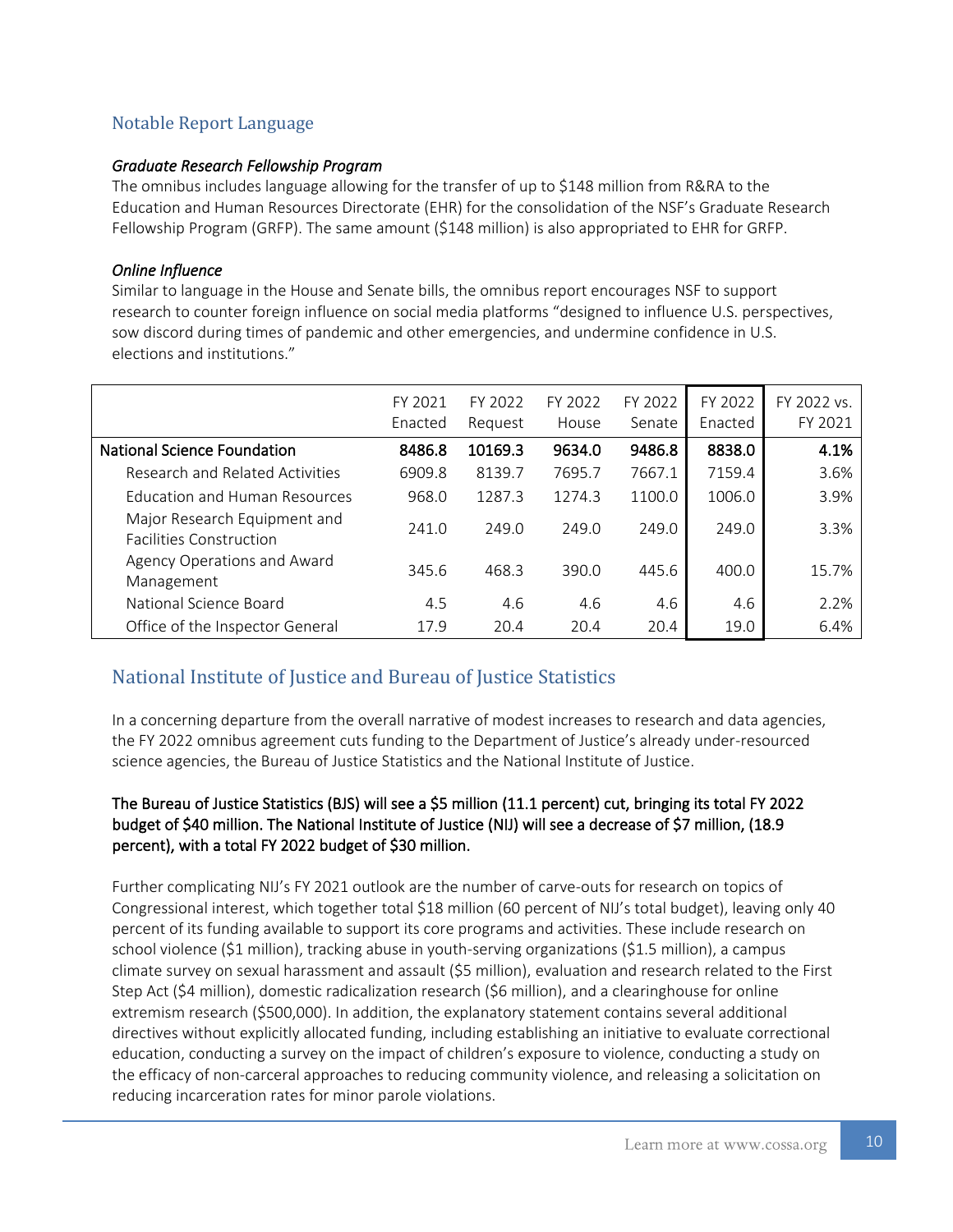|                                     | FY 2021 | FY 2022         |       |          | FY 2022 FY 2022 FY 2022 | $FY$ 2022 vs. |
|-------------------------------------|---------|-----------------|-------|----------|-------------------------|---------------|
|                                     |         | Enacted Request | House | Senate I | Enacted                 | FY 2021       |
| <b>Bureau of Justice Statistics</b> | 45.0    | 45.0            | 50.0  | 45.0     | 40.0                    | $-11.1%$      |
| National Institute of Justice       | 37.0    | 41 N            | 45.0  | 41.0     | 30.0 <sub>1</sub>       | $-18.9\%$     |

### <span id="page-10-0"></span>Bureau of Economic Analysis & Census Bureau

The agreement provides \$116 million to the Bureau of Economic Analysis (BEA), an increase of \$4.1 million above FY 2021. This includes \$1 million in funding to support the implementation of the *[Foundations for Evidence-Based Policymaking Act](https://cossa.org/tag/evidence-act)*. It also includes \$1.5 million for data on the outdoor recreation industry.

The agreement includes a total of \$1.354 billion for the Census Bureau, a \$247.4 million increase above its FY 2021 appropriation. However, when accounting for previously appropriated funding made available to the Census Bureau to spend in FY 2021, the FY 2022 appropriation amounts to a cut of \$310.7 million (18.7 percent).

Within the total amount provided, \$300 million will go to the Bureau's Current Surveys and Programs and \$1.054 billion will go to Periodic Censuses and Programs (which includes the American Community Survey). The agreement is supportive of the Administration's new High Frequency Data Program, which is intended to build on the success of the "pulse" surveys created to measure the impact of the COVID-19 pandemic on households and small businesses

|                                     | FY 2021<br>Enacted | FY 2022<br>Reauest | FY 2022<br>House | FY 2022<br>Senate | FY 2022<br>Enacted | FY 2022<br>vs. FY<br>2021 |
|-------------------------------------|--------------------|--------------------|------------------|-------------------|--------------------|---------------------------|
| <b>Bureau of Economic Analysis</b>  | 111.9              | 125.6              | 120.5            | 124.6             | 116.0              | 3.7%                      |
| <b>Bureau of the Census</b>         | 1106.6*            | 1442.4             | 1442.4           | 1432.4            | 1354.0             | 22.4%                     |
| <b>Current Surveys and Programs</b> | 288.4              | 309.9              | 309.9            | 309.9             | 300.0              | 4.0%                      |
| Periodic Censuses and Programs      | 818.2              | 1190.              | 1132.5           | 1122.5            | 1054.0             | 28.8%                     |

\* Notincluding carryover funds appropriated in previous fiscal years

# <span id="page-10-1"></span>III. Agriculture Appropriations Bill

The Agriculture, Rural Development, Food and Drug Administration, and Related Agencies Appropriations Bill contains annual funding proposals for Department of Agriculture's two statistical agencies, the Economic Research Service (ERS) and National Agricultural Statistics Service (NASS), as well as the Department's primary extramural research agency, the National Institute of Food and Agriculture (NIFA), among other federal departments and agencies.

The [bill text](https://docs.house.gov/billsthisweek/20220307/BILLS-117HR2471SA-RCP-117-35.pdf) and accompanying [explanatory statement](https://docs.house.gov/billsthisweek/20220307/BILLS-117RCP35-JES-DIVISION-A.pdf) are available on the House of Representatives [website.](https://docs.house.gov/floor/Default.aspx?date=2022-03-07)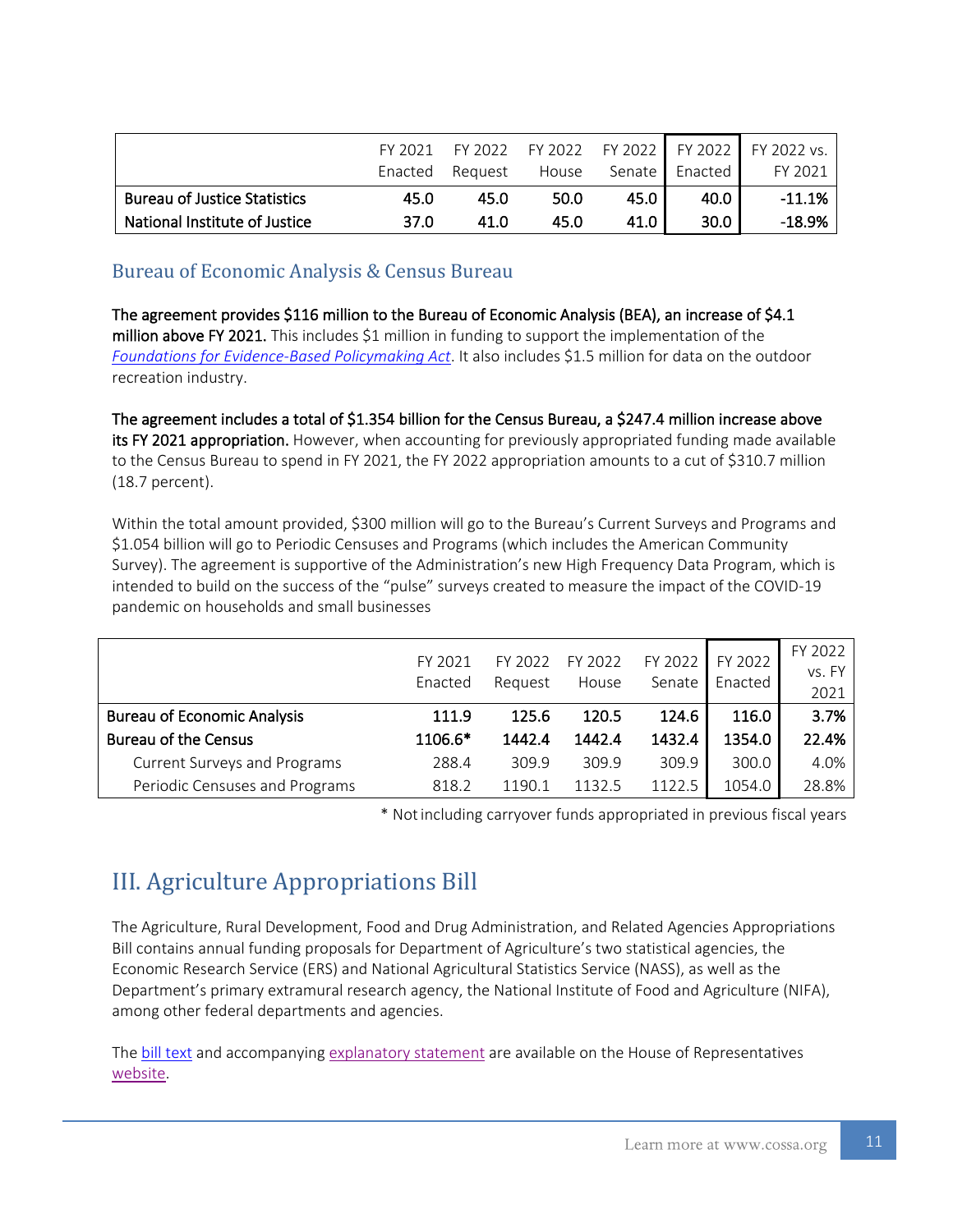## <span id="page-11-0"></span>Economic Research Service

The agreement provides the Economic Research Service (ERS) with \$87.8 million, an increase of \$2.3 million above FY 2021 but below the amounts proposed in both the House and Senate bills. Within that amount, \$1 million is included to expand ERS's modeling capabilities and \$200,000 is provided for lifecycle analysis of biobased products. The agreement also directs ERS to coordinate its research into rural economies with the Federal Office of Rural Health Policy in order to "identify clear, consistent, and datadriven methods for accurately defining rural areas in the United States."

## <span id="page-11-1"></span>National Agricultural Statistics Service

The omnibus agreement includes \$190.2 million for the National Agricultural Statistics Service (NASS), an increase of \$6.3 million from FY 2021, splitting the difference between the amounts proposed by the House and Senate. The amount includes \$46.9 million for the Census of Agriculture. Further, the agreement provides an additional \$2 million to NASS's geospatial program and \$1.5 million to resume its Cost of Pollination survey. The explanatory statement directs NASS to "work with stakeholders to better understand how to capture supplemental information for certain crops to help offset data losses from the discontinuation of agricultural statistics district level estimates."

### <span id="page-11-2"></span>National Institute of Food and Agriculture

The agreement provides \$1.637 billion in discretionary funding for the National Institute of Food and Agriculture (NIFA), an increase of \$66.7 million from FY 2021, though below the amounts in the House and Senate's bills. The total includes a \$260 for Hatch Act State Agricultural Experiment Stations, \$1 million above FY 2021. The Agricultural and Food Research Initiative (AFRI), NIFA's competitive research grants program, would receive a \$10 million increase from FY 2021, bringing it to a total of \$445 million.

|                                                 | FY 2021<br>Enacted | FY 2022<br>Request | FY 2022<br>House | FY 2022<br>Senate | FY 2022<br>Enacted | FY 2022 vs.<br>FY 2021 |
|-------------------------------------------------|--------------------|--------------------|------------------|-------------------|--------------------|------------------------|
| <b>Economic Research Service</b>                | 85.5               | 90.6               | 88.6             | 90.8              | 87.8               | 2.7%                   |
| <b>National Agricultural Statistics Service</b> | 183.9              | 193.7              | 189.2            | 191.7             | 190.2              | 3.4%                   |
| Census of Agriculture                           | 46.3               | 46.9               | 46.9             | 46.9              | 46.9               | 1.2%                   |
| National Institute of Food and Agriculture      | 1570.1             | 1955.9             | 1654.8           | 1656.8            | 1636.8             | 4.3%                   |
| Hatch Act                                       | 259.0              | 329.4              | 265.0            | 275.0             | 260.0              | 0.4%                   |
| Agriculture and Food Research Initiative        | 435.0              | 700.0              | 450.0            | 445.0             | 445.0              | 2.3%                   |

# <span id="page-11-3"></span>IV. Defense Appropriations Bill

The Defense Appropriations Bill proposes annual funding levels for some of the federal government's largest research accounts, including the Department of Defense's Research, Development, Test, and Evaluation (RDT&E) budget and the Defense Health Program, and funds the Defense-Wide and armed services research accounts responsible for the Department's social science research program, the Minerva Research Initiative.